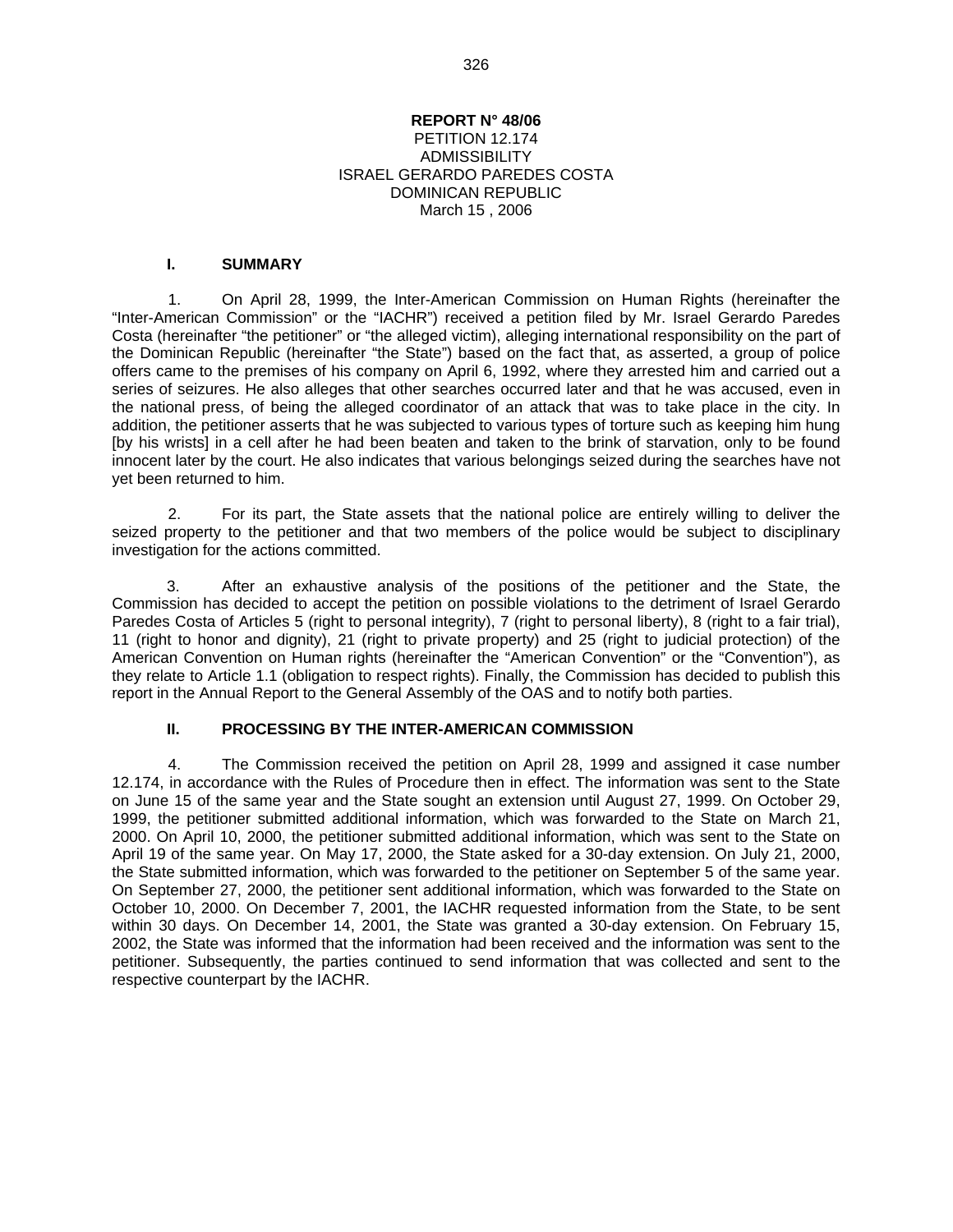# **III. POSITIONS OF THE PARTIES**

#### **A. The petitioner**

5. The petitioner alleges that in 1990 he set up a small photography and advertising company in Santo Domingo called "*Soluciones mágicas C por A*."

6. He asserts that on March 6, 1992 national police officers from the forgery department came to his company, searched the premises and proceeded to seize items belonging to the alleged victim, including a licensed handgun and 4,200 Dominican pesos. He also asserts that they placed him under arrest. Later, a second and third search were conducted in which the police claimed they found a bottle allegedly containing powder and proceeded to seize a video camera and recorder "even though the representative for the public prosecutor and for the press stated that 'nothing compromising was found.'"

7. The petitioner asserts that he was taken to the Secret Service department where they shut him up in a small cell and kept him hanging up with his hands in handcuffs "after he had spent the entire night with blood coming out his ears" due to, he alleges, a series of blows he received from the interrogators who, he states, beat him in front of General Ramón Alcides Rodríguez Arias, who was chief of the national police at the time.

8. The alleged victim indicates that after some days in that situation they put him into a vehicle and took him to the site of the company where, although they didn't take him out of the vehicle, he could see national police agents removing all the office equipment and work from his company, including a Commodore 128 computer, a photographic enlarger, cameras, personal items and a large amount of equipment. He also indicates that several of these items of property were not noted in the record of the search. In addition, the petitioner asserts that he later found out that his company was subjected to other searches by "two military security bodies called A-2 and G-2."

9. The petitioner claims that he was again placed in a cell where he spent four days without water and food until in the early morning of the fifth day he collapsed and began to babble "like someone full of anguish and crying until they called the Secret Service chief, a national police colonel by the name of Julio César Campusano." Due to his condition, he was transported to the Padre Billini hospital where they treated him for starvation and an advanced state of dehydration.

10. The petitioner alleges that 19 days after the arrest he was presented to the press and that it was under these circumstances that he learned that he was being accused of owning a bomb factory the purpose of which was to sabotage the celebration of the 500<sup>th</sup> anniversary of the "Discovery and" Evangelization of America." He alleges that after being presented to the press, he was not brought to court and was jailed and handcuffed for 32 more days during which, he asserts, he was subjected to a series of death threats and "physical and psychological torture." He alleges that at no time was he taken before the competent court nor was there any legal order legalizing his situation, as required by domestic law under the Political Constitution.

11. The petitioner argues that later, "although he was expecting to be brought before a judge for a habeas corpus hearing," he was conducted to the "La Victoria" penitentiary, entering it on April 7, 1992. He asserts that on that same day he saw other inmates forced to lie on the wet floor where they were whipped with a tire band and steel wire by Colonel Benito Díaz Pérez. He alleges that, in order to avoid such mistreatment, he had to pay 200 pesos and was later jailed in a cell with hundreds of prisoners sleeping one on top of another: "The overpopulation was huge, the prison capacity was 800 people and there were 4,231 inmates when I got there."

12. The petitioner also alleges that he asked to be allowed to submit a habeas corpus petition, although it was not very clear who received his request, but five months went by without his being brought before the court. He alleges that shortly after he had been deprived of liberty for a total of four years, his case was heard by a judicial authority and he was finally released after having been in that situation for a total of seven years. He adds that the criminal chamber of the first instance court of the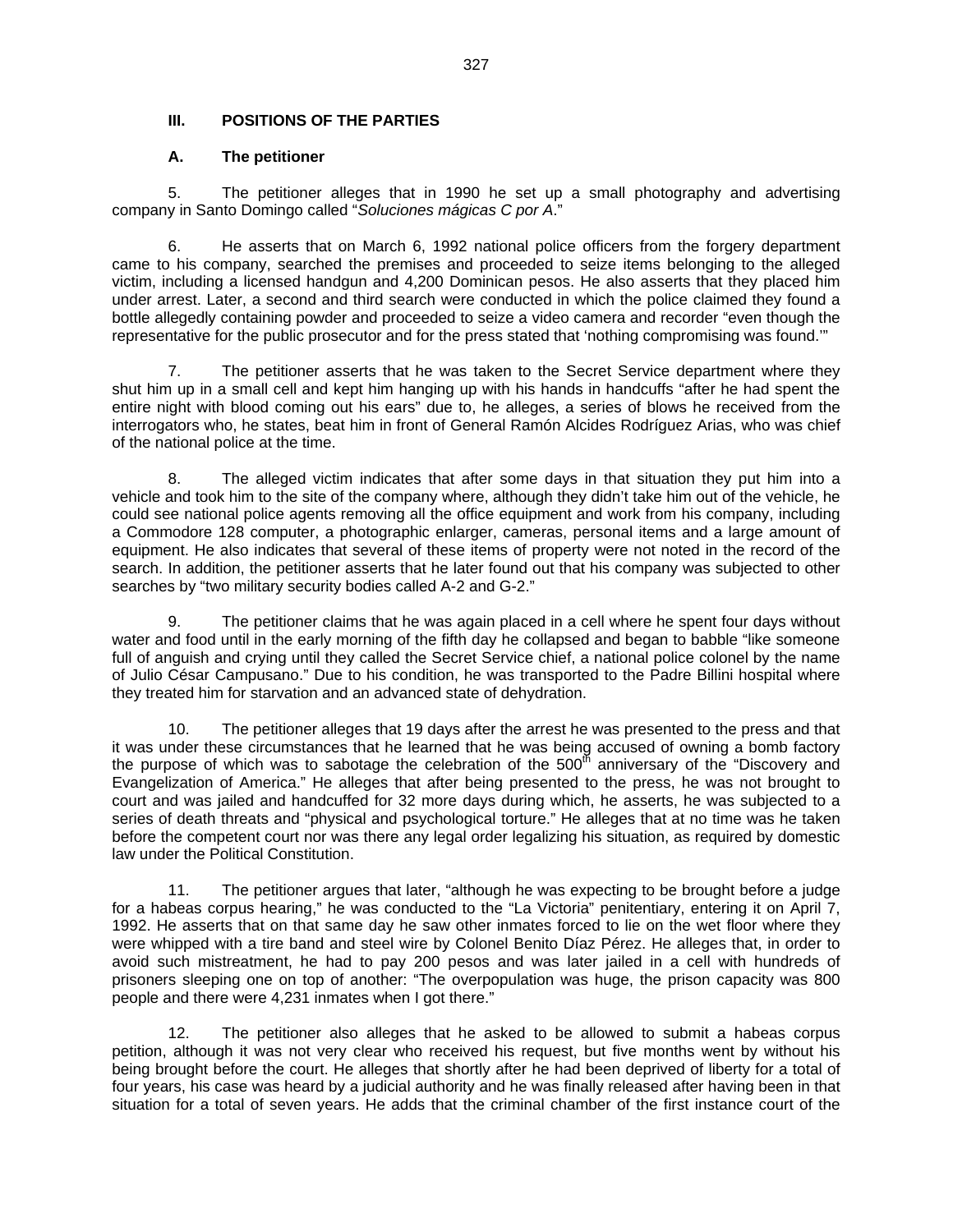national district ruled on his release on April 15, 1999, declaring him not guilty due to insufficient evidence.

13. The petitioner also indicates that the court ruling ordered that all property seized from him should be returned but to date this has not been fully carried out. He also alleges that the same ruling stated that there were four search procedures but none of them record the seven handcrafted bombs for which the petitioner had been accused. He also states that the ruling indicates that it was unlawful for the prosecutor's office representative to declare the existence of powder in a bottle without proper analysis of the substance.

14. He also alleges that the court's ruling considers it a matter of "great concern" that the petitioner was arrested on March 6, 1992 and interrogated 20 days later, on March 26 of the same year. He also states that the ruling records violations of judicial guarantees, both constitutional and human rights guarantees. The petitioner asserts that he submitted a letter to the Dominican Human Rights Committee dated June 23, 1999, and a letter to Major General Pedro de Jesús Candelier, chief of the national police, dated August 25, 1999, asking that the court's order seeking return of the seized property be enforced. The petitioner also indicates that on September 27, 1999, the Dominican Human Rights Committee submitted a letter to the President of the Republic informing him of and seeking action regarding the seized property as well as the acts of torture alleged by the petitioner. Finally, the petitioner argues that on November 30, 1999 he submitted a letter to Dr. César Pina Toribio, General Prosecutor of the Republic, informing him of the acts of torture and the failure to carry out the return of his property. He also indicates that he submitted letters to other high officials of the Dominican State such as the President of the Supreme Court of Justice and the Secretary of State for Foreign Relations.

15. The petitioner alleges that, due to a communication from the State urging him to appear at the headquarters of the national police, he went to the indicated place on February 15, 2002, where they transferred him to the Internal Affairs Department, where he was attended by General Mariano Madé Ramírez, who, according to the petitioner, was his principal torturer. The petitioner establishes that this is the person in charge of the police's internal case. He thus reported the situation to the Dominican chancellery, asserting that he would not meet with someone who had subjected him to physical and psychological mistreatment. The petitioner alleges that in future dealings with various departments of the national police, he received only rebuffs in his efforts to resolve the case in question.

16. The petitioner also indicates that on July 17, 2001 he filed a civil suit with the Third Division of the Civil and Commercial Chamber of the First Instance Court of the National District for damages and injuries against the national police, setting forth the facts of torture and the failure to return his property. This suit was declared inadmissible on September 26, 2002 because the petitioner submitted photocopies rather than originals as documentary evidence. Finally, the petitioner asserts that to date his property has not been returned to him nor has any investigation been conducted and that, on the contrary, he has received a series of threats and attacks from members of the national police due to the attention that the case has been getting, including in the media.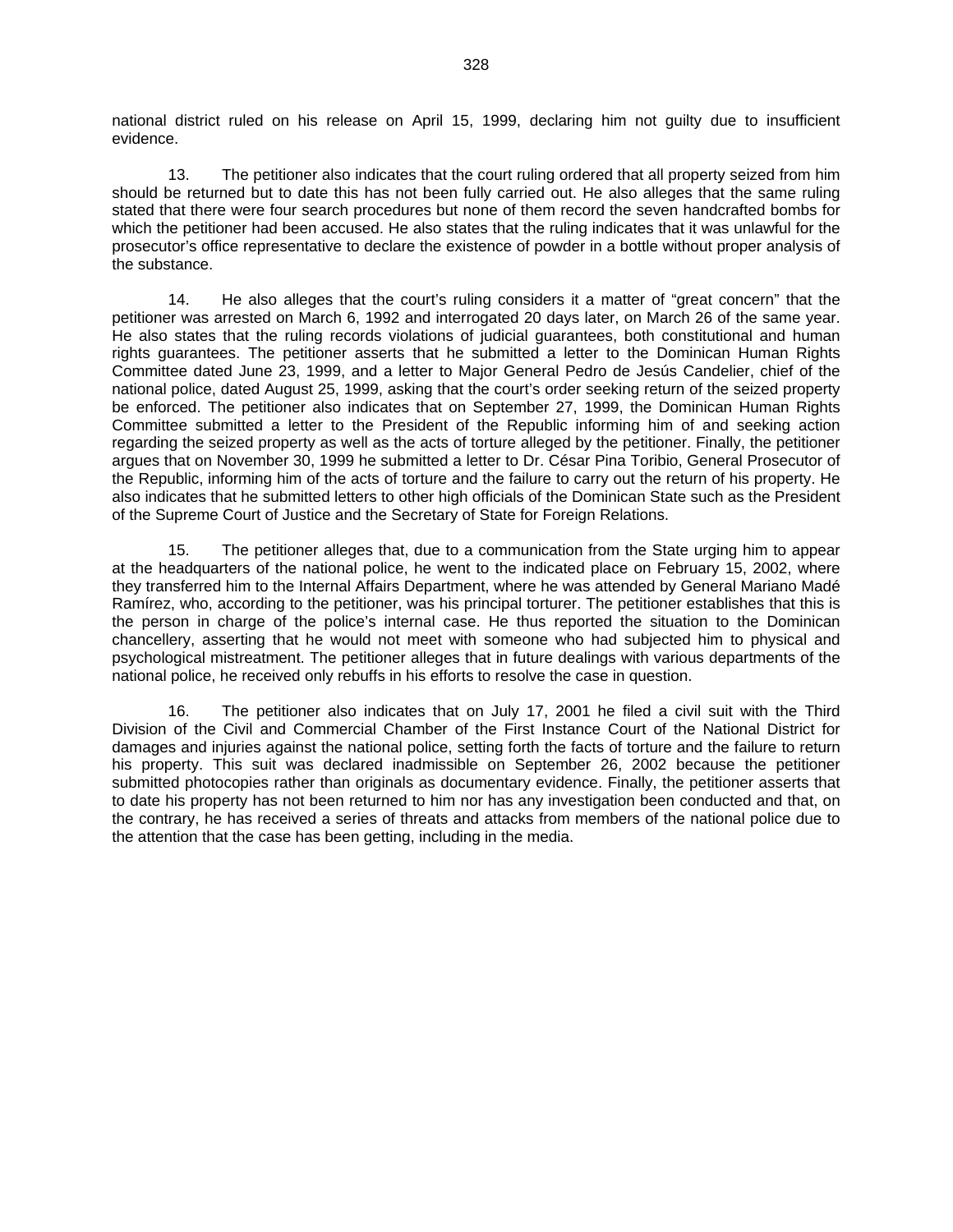### **B. The State**

17. The State asserts that the alleged victim was invited to a hearing with responsible police personnel in order to have his property returned. It indicated that the police were entirely willing to execute the ruling referred to by the petitioner, which ordered that the property be returned.

18. The State indicates that the national police had arranged for the alleged victim to appear at the National Police Building to receive the referenced property. The Dominican State also asserts that "police authorities are evaluating the possibility of compensating Mr. Paredes Acosta for possible deterioration of the seized equipment."

19. The State also asserts that a police disciplinary court has proceeded to investigate two members of the national police who may have committed unlawful acts against the alleged victim.

20. The Dominican State also indicates that, with respect to the harassment and attacks reported by the petitioner, at no time have the police been persecuting or harassing the petitioner since the petitioner has no procedure pending with the national police.

### **IV. ANALYSIS**

### **A. The Inter-American Commission's competence** *ratione personae***,** *ratione loci***,**  *ratione temporis* **and** *ratione materiae*

21. The petitioner has the right under Article 44 of the American Convention to file complaints with the IACHR. The petition indicates an individual as the alleged victim, with respect to whom the Dominican State agreed to respect and ensure the rights enshrined in the American Convention and other international instruments. In addition, the Commission indicates that the Dominican Republic ratified the American Convention on April 19, 1978, and the Commission is thus competent *ratione personae* to examine the petition.

22. The commission is competent *ratione loci* to hear the petition, in that the petition alleges violations of human rights protected under the American Convention that occurred within the territory of a State Party to that treaty. The IACHR is competent *ratione temporis* in that the obligation to respect and ensure the rights protected under the American Convention were already in effect for the State when the events in the petition are alleged to have occurred. Finally, the Commission is competent *ratione materiae* because the petition alleges violations of human rights protected by the American Convention.

# **B. Other admissibility requirements of the petition**

# **1. Exhaustion of domestic remedies**

23. Article 46.1.a of the American Convention provides that the admissibility of a petition submitted to the Commission in accordance with Article 44 of the Convention is subject to the requirement "that the remedies under domestic law have been pursued and exhausted in accordance with generally recognized principles of international law." The purpose of this requirement is to enable national authorities to have the opportunity to address the alleged violation of a protected right, and where appropriate resolve it, prior to any submission before an international mechanism.

24. The requirement of prior exhaustion applies when domestic remedies are available in practice within the national system, and would be adequate and effective in providing a remedy for the alleged violation. In this sense, Article 46.2 specifies that the requirement is not applicable when the domestic legislation does not afford due process for the protection of the right in question; or if the alleged victim did not have access to domestic remedies; or if there was unwarranted delay in reaching a final judgment in response to the invocation of those remedies. As indicated by Article 31 of the Commission's Rules of Procedure, when a petitioner alleges one of these exceptions, it then falls to the State to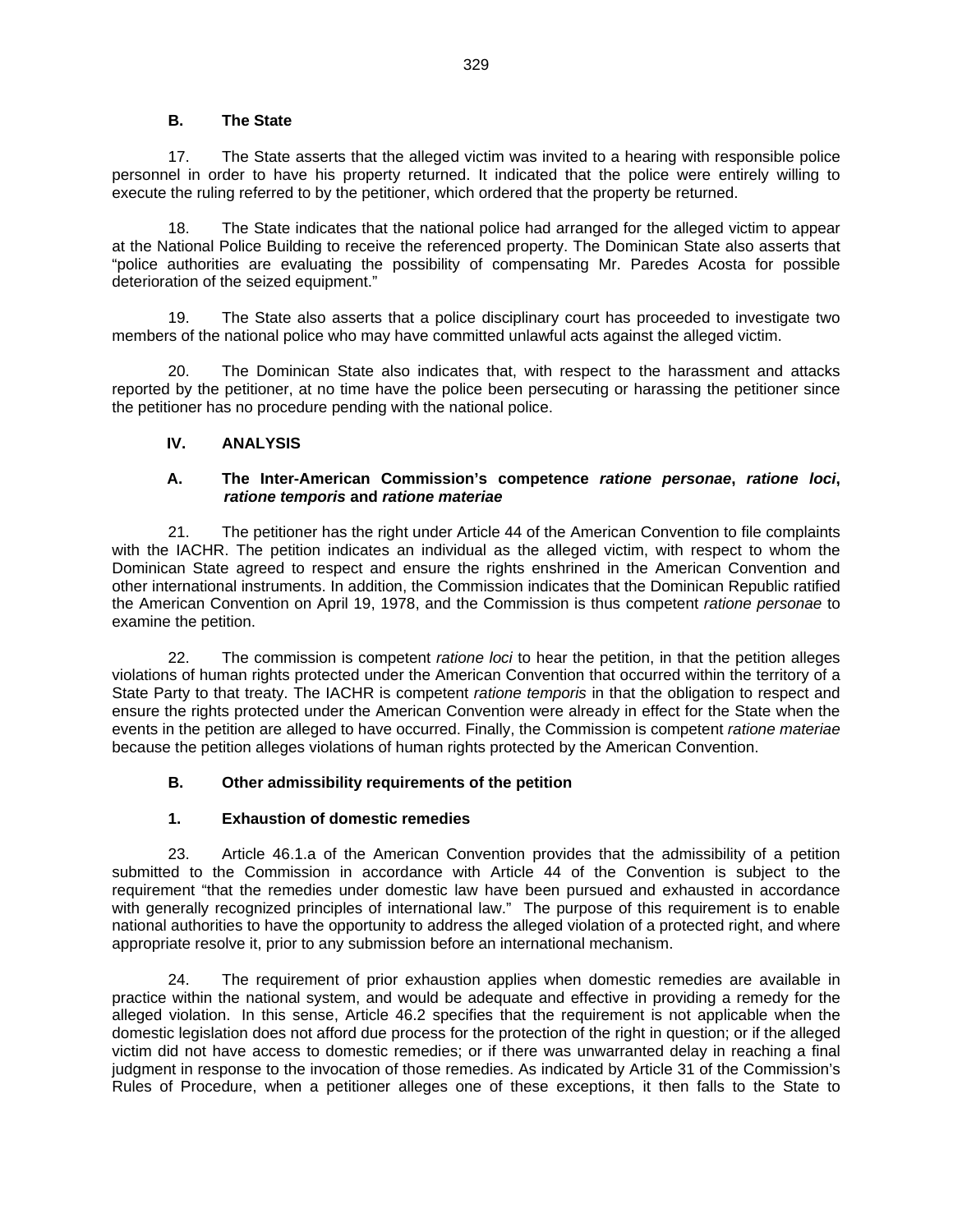demonstrate that domestic remedies have not been exhausted, unless that is clearly evident from the record.

25. According to the principles of international law as reflected in the precedents established by the Inter-American Commission and Court, it may first be noted that the State in question may expressly or tacitly waive the invocation of this rule<sup>[1](#page-4-0)</sup>. Second, in order to be considered timely, the objection that domestic remedies have not been exhausted must be raised during the first stages of the proceeding; otherwise, it will be presumed that the interested State has tacitly waived its use<sup>[2](#page-4-1)</sup>. Finally, the State that alleges non-exhaustion of domestic remedies must indicate which remedies should have been exhausted, as well as provide evidence of their effectiveness<sup>[3](#page-4-2)</sup>. Consequently, if the State in question does not provide timely arguments with respect to this requirement, it will be understood to have waived its right to argue the non-exhaustion of domestic remedies and thereby discharge the burden of proof that would correspond to it.

26. In the present case, the petitioner contends that the domestic remedies were exhausted with the judgment of April 15, 1999 of the Tenth Criminal Board, which granted his release and ordered the return of his personal items that were sized by the national police. The petitioner points out that the judgment acquired authority given that it was not appealed. Likewise, the petitioner presented additional information which states that on July 17, 2001, before the Third Division of the Civil and Commercial Chamber of the First Instance Court of the National District, he filed a civil suit for damages and injuries against the national police, which was declared inadmissible on September 26, 2002. For its part, the State abstained from presenting arguments with respect to the admissibility of the demand.

27. Based on the terms of Article 46 of the Convention and Article 31 of the Rules of Procedure; on the analysis of the petition, in particular in consideration of the petitioner's allegations; and considering the State abstained from presenting specific and concrete information with respect to the questions of admissibility of the present petition, the Commission concludes that the requirement of prior exhaustion of domestic remedies is satisfied.

#### **2. Timeliness**

28. In accordance with Article 46.1.b of the Convention, a petition must be presented in a timely manner to be admitted, namely, within six months from the date on which the complaining party was notified of the final judgment at the domestic level. The six-month rule ensures legal certainty and stability once a decision has been taken.

29. In the present case, considering the judgment dated April 15, 1999, and that the petition was submitted to the Commission on April 28, 1999, the Commission feels that the requirement has been satisfied.

# **3. International duplication of proceedings and** *res judicata*

<span id="page-4-0"></span><sup>&</sup>lt;u>1</u> <sup>1</sup> IACHR Report N° 69/05, petition 960/03, Admissibility, Iván Eladio Torres, Argentina, October 13, 2005, para. 42; I/A Court H.R., *Ximenes Lopes Case. Preliminary Objections.* Judgment of November 30, 2005. Series C No. 139, para. 5; I/A Court H.R., *Moiwana Community Case*. Judgment of June 15, 2005. Series C No. 124, para. 49; and I/A Court H.R., *Serrano Cruz Sisters Case. Preliminary Objections.* Judgment of November 23, 2004. Series C No. 118, para. 135.

<span id="page-4-1"></span><sup>2</sup> I/A Court H.R., *Mayagna (Sumo) Awas Tingni Community Case. Preliminary Objections.* Judgment of February 1, 2000. Series C No. 66, para. 53; *Castillo Petruzzi et al. Case. Preliminary Objections.* Judgment of September 4, 1998. Series C No. 41, para. 56; and I/A Court H.R., *Loayza Tamayo Case. Preliminary Objections*. Judgment of January 31, 1996. Series C No. 25, para. 40. The Commission and the Court have established that "the first stages of the proceeding" should be understood as "the stage of admissibility of the procedure before the Commission, that is, before any consideration of the merits […]." See, for example, IACHR Report N° 71/05, petition 543/04, Admissibility, Ever de Jesús Montero Mindiola, Colombia, October 13, 2005, that cites I/A Court H.R., *Case of Herrera Ulloa.* Judgment of July 2, 2004. Series C No. 107, para. 81.

<span id="page-4-2"></span><sup>&</sup>lt;sup>3</sup> IACHR Report N° 32/05, petition 642/03, Admissibility, Luis Rolando Cuscul Pivaral and other persons affected by HVI/AIDS, Guatemala, March 7, 2005, paras. 33-35; I/A Court H.R., *Mayagna (Sumo) Awas Tingni Community Case. Preliminary Objections,* supra note 3, para. 53; *Durand and Ugarte Case. Preliminary Objections*. Judgment of May 28, 1999. Series C No. 50, para. 33; and *Cantoral Benavides Case. Preliminary Objections*. Judgment of September 3, 1998. Series C No. 40, para. 31.